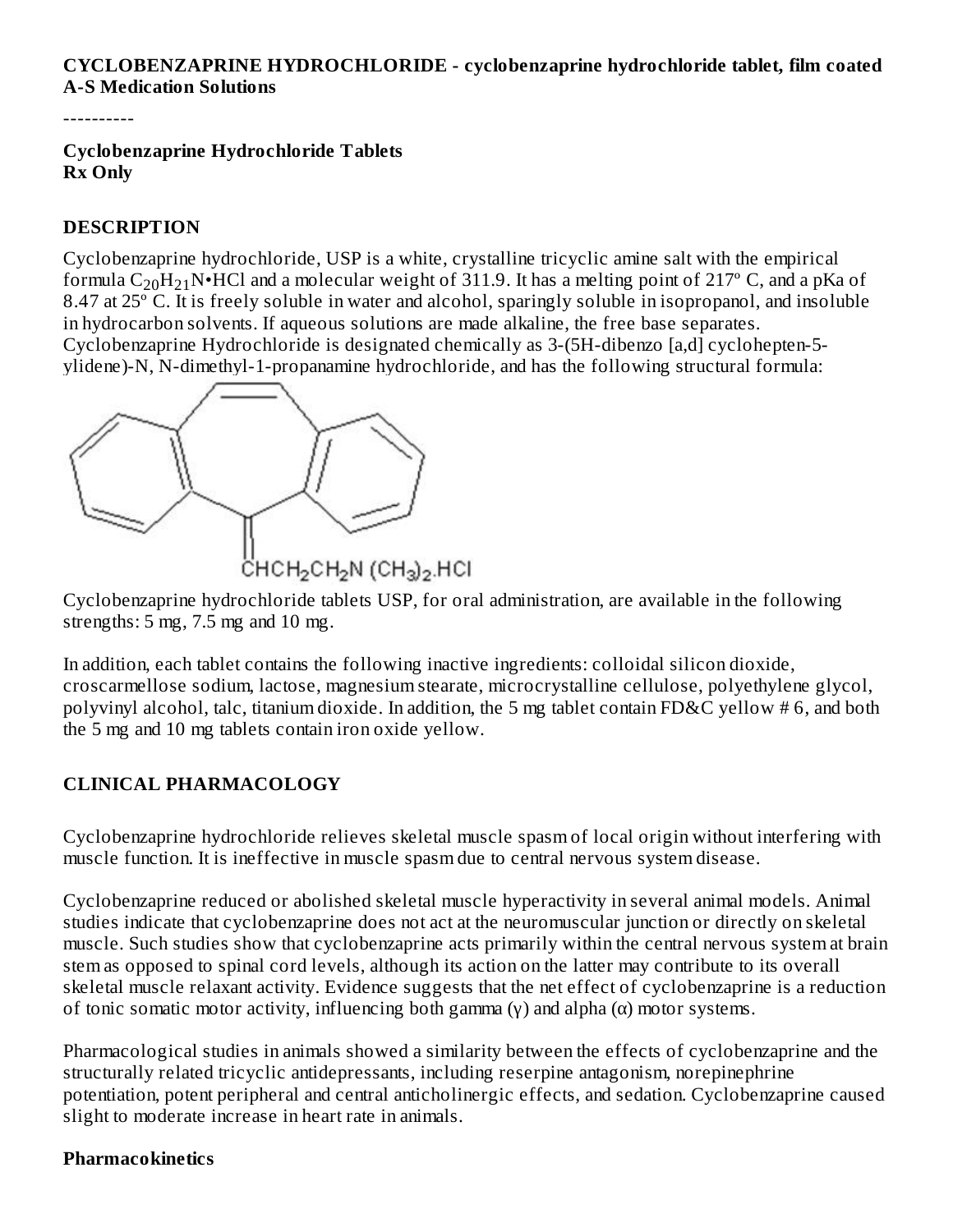Estimates of mean oral bioavailability of cyclobenzaprine range from 33% to 55%. Cyclobenzaprine exhibits linear pharmacokinetics over the dose range 2.5 mg to 10 mg, and is subject to enterohepatic circulation. It is highly bound to plasma proteins. Drug accumulates when dosed three times a day, reaching steady-state within 3 to 4 days at plasma concentrations about four-fold higher than after a single dose. At steady state in healthy subjects receiving 10 mg t.i.d. (n=18), peak plasma concentration was 25.9 ng/mL (range, 12.8 to 46.1 ng/mL), and area under the concentration-time (AUC) curve over an 8-hour dosing interval was 177 ng.hr/mL (range, 80 to 319 ng.hr/mL.)

Cyclobenzaprine is extensively metabolized, and is excreted primarily as glucuronides via the kidney. Cytochromes P450 3A4, 1A2, and, to a lesser extent, 2D6, mediate N-demethylation, one of the oxidative pathways for cyclobenzaprine. Cyclobenzaprine is eliminated quite slowly, with an effective half-life of 18 hours (range 8 to 37 hours; n=18); plasma clearance is 0.7 L/min.

The plasma concentration of cyclobenzaprine is generally higher in the elderly and in patients with hepatic impairment (see PRECAUTIONS: Use in the Elderly and PRECAUTIONS: Impaired Hepatic Function).

# *Elderly*

In a pharmacokinetic study in elderly individuals (≥65yrs old), mean (n=10) steady-state cyclobenzaprine AUC values were approximately 1.7 fold (171.0 ng.hr/mL, range 96.1 to 255.3) higher than those seen in a group of 18 younger adults (101.4 ng.hr/mL, range 36.1 to 182.9) from another study. Elderly male subjects had the highest observed mean increase, approximately 2.4 fold (198.3 ng.hr/mL, range 155.6 to 255.3 vs. 83.2 ng.hr/mL, range 41.1 to 142.5 for younger males) while levels in elderly females were increased to a much lesser extent, approximately 1.2 fold (143.8 ng.hr/mL, range 96.1 to 196.3 vs. 115.9 ng.hr/mL, range 36.1 to 182.9 for younger females.)

In light of these findings, therapy with cyclobenzaprine in the elderly should be initiated with 5 mg dose and titrated slowly upward.

# *Hepatic Impairment*

In a pharmacokinetic study of 16 subjects with hepatic impairment (15 mild, 1 moderate per Child-Pugh score), both AUC and  $\mathsf{C}_{\max}$  were approximately double the values seen in the healthy control group. Based on the findings, cyclobenzaprine should be used with caution in subjects with mild hepatic impairment starting with the 5 mg dose and titrating slowly upward. Due to the lack of data in subjects with more severe hepatic insufficiency, the use of cyclobenzaprine in subjects with moderate to severe impairment is not recommended.

No significant effect on plasma levels or bioavailability of cyclobenzaprine or aspirin was noted when single or multiple doses of the two drugs were administered concomitantly. Concomitant administration of cyclobenzaprine and naproxen or diflunisal was well tolerated with no reported unexpected adverse effects. However combination therapy of cyclobenzaprine with naproxen was associated with more side effects than therapy with naproxen alone, primarily in the form of drowsiness. No well-controlled studies have been performed to indicate that cyclobenzaprine enhances the clinical effect of aspirin or other analgesics, or whether analgesics enhance the clinical effect of cyclobenzaprine in acute musculoskeletal conditions.

# **Clinical Studies**

Eight double-blind controlled clinical studies were performed in 642 patients comparing cyclobenzaprine hydrochloride 10 mg, diazepam, and placebo. Muscle spasm, local pain and tenderness,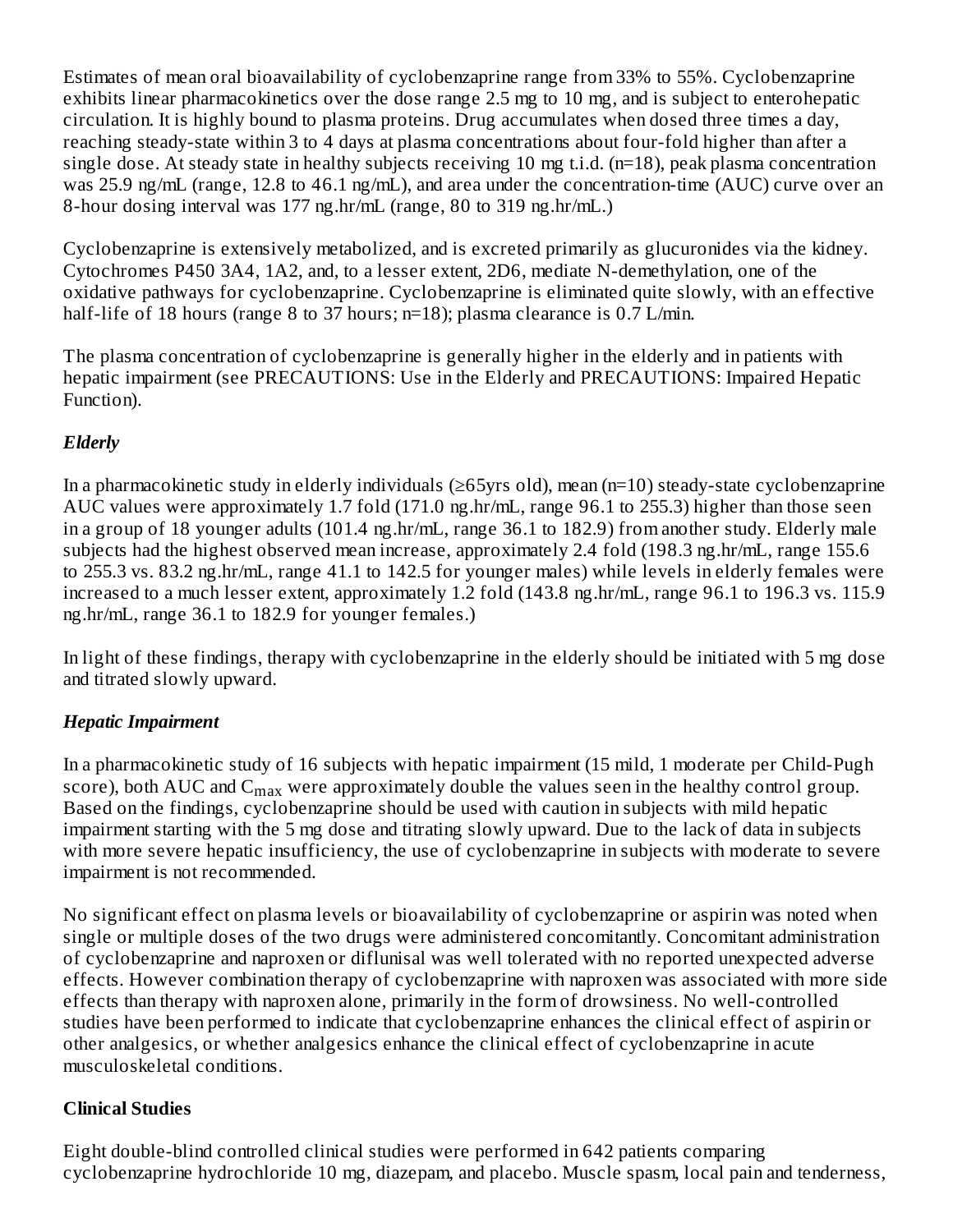limitation of motion, and restriction in activities of daily living were evaluated. In three of these studies there was a significantly greater improvement with cyclobenzaprine than with diazepam, while in the other studies the improvement following both treatments was comparable.

Although the frequency and severity of adverse reactions observed in patients treated with cyclobenzaprine were comparable to those observed in patients treated with diazepam, dry mouth was observed more frequently in patients treated with cyclobenzaprine and dizziness more frequently in those treated with diazepam. The incidence of drowsiness, the most frequent adverse reaction, was similar with both drugs.

The efficacy of cyclobenzaprine hydrochloride 5 mg was demonstrated in two 7-day, double-blind, controlled clinical trials enrolling 1,405 patients. One study compared cyclobenzaprine hydrochloride 5 mg and 10 mg t.i.d. to placebo; and a second study compared cyclobenzaprine hydrochloride 5 mg and 2.5 mg t.i.d. to placebo. Primary endpoints for both trials were determined by patient-generated data and included global impression of change, medication helpfulness, and relief from starting backache. Each endpoint consisted of a score on a 5-point rating scale (from 0 or worst outcome to 4 or best outcome). Secondary endpoints included a physician's evaluation of the presence and extent of palpable muscle spasm.

Comparisons of cyclobenzaprine hydrochloride 5 mg and placebo groups in both trials established the statistically significant superiority of the 5 mg dose for all three primary endpoints at day 8 and, in the study comparing 5 and 10 mg, at day 3 or 4 as well. A similar effect was observed with cyclobenzaprine hydrochloride 10 mg (all endpoints). Physician-assessed secondary endpoints also showed that cyclobenzaprine hydrochloride 5 mg was associated with a greater reduction in palpable muscle spasm than placebo.

Analysis of the data from controlled studies shows that cyclobenzaprine produces clinical improvement whether or not sedation occurs.

### **Surveillance Program**

A postmarketing surveillance program was carried out in 7,607 patients with acute musculoskeletal disorders, and included 297 patients treated with cyclobenzaprine hydrochloride 10 mg for 30 days or longer. The overall effectiveness of cyclobenzaprine was similar to that observed in the double-blind controlled studies; the overall incidence of adverse effects was less (see ADVERSE REACTIONS).

### **INDICATIONS AND USAGE**

Cyclobenzaprine hydrochloride tablets, USP are indicated as an adjunct to rest and physical therapy for relief of muscle spasm associated with acute, painful musculoskeletal conditions.

Improvement is manifested by relief of muscle spasm and its associated signs and symptoms, namely, pain, tenderness, limitation of motion, and restriction in activities of daily living.

*Cyclobenzaprine hydrochloride tablets should be used only for short periods (up to 2 or 3 weeks) because adequate evidence of effectiveness for more prolonged use is not available and because muscle spasm associated with acute, painful musculoskeletal conditions is generally of short duration and specific therapy for longer periods is seldom warranted.*

Cyclobenzaprine hydrochloride tablets have not been found effective in the treatment of spasticity associated with cerebral or spinal cord disease, or in children with cerebral palsy.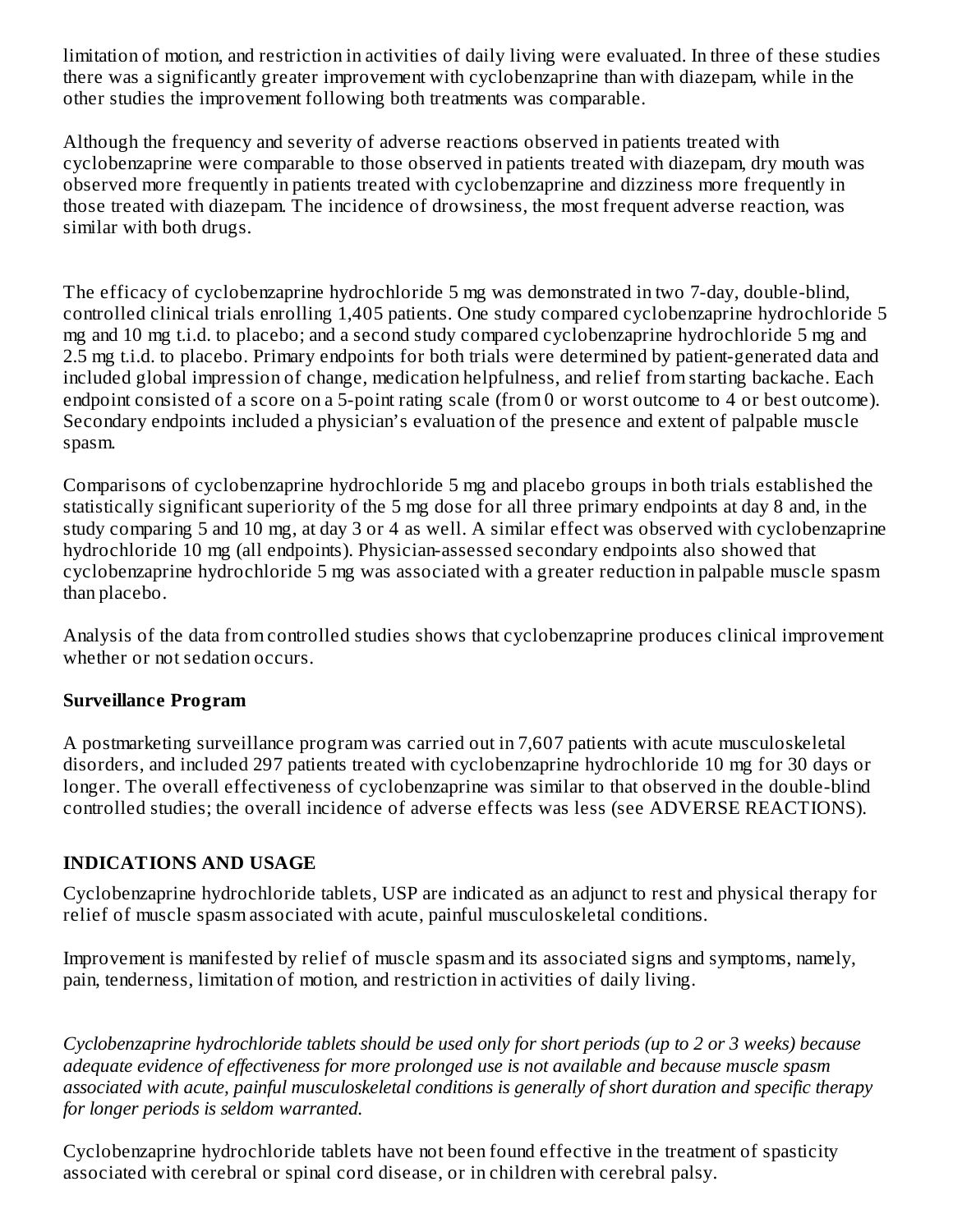### **CONTRAINDICATIONS**

Hypersensitivity to any component of this product.

Concomitant use of monoamine oxidase (MAO) inhibitors or within 14 days after their discontinuation. Hyperpyretic crisis seizures, and deaths have occurred in patients receiving cyclobenzaprine (or structurally similar tricyclic antidepressants) concomitantly with MAO inhibitor drugs.

Acute recovery phase of myocardial infarction, and patients with arrhythmias, heart block or conduction disturbances, or congestive heart failure.

Hyperthyroidism.

### **WARNINGS**

### *Serotonin Syndrome*

The development of a potentially life-threatening serotonin syndrome has been reported with cyclobenzaprine hydrochloride when used in combination with other drugs, such as selective serotonin reuptake inhibitors (SSRIs), serotonin norepinephrine reuptake inhibitors (SNRIs), tricyclic antidepressants (TCAs), tramadol, bupropion, meperidine, verapamil, or MAO inhibitors. The concomitant use of cyclobenzaprine hydrochloride with MAO inhibitors is contraindicated (see CONTRAINDICATIONS). Serotonin syndrome symptoms may include mental status changes (e.g., confusion, agitation, hallucinations), autonomic instability (e.g., diaphoresis, tachycardia, labile blood pressure, hyperthermia), neuromuscular abnormalities (e.g., tremor, ataxia, hyperreflexia, clonus, muscle rigidity), and/or gastrointestinal symptoms (e.g., nausea, vomiting, diarrhea). Treatment with cyclobenzaprine hydrochloride and any concomitant serotonergic agents should be discontinued immediately if the above reactions occur and supportive symptomatic treatment should be initiated. If concomitant treatment with cyclobenzaprine hydrochloride and other serotonergic drugs is clinically warranted, careful observation is advised, particularly during treatment initiation or dose increases (see PRECAUTIONS: Drug Interactions).

Cyclobenzaprine is closely related to the tricyclic antidepressants, e.g., amitriptyline and imipramine. In short term studies for indications other than muscle spasm associated with acute musculoskeletal conditions, and usually at doses somewhat greater than those recommended for skeletal muscle spasm, some of the more serious central nervous system reactions noted with the tricyclic antidepressants have occurred (see WARNINGS, below, and ADVERSE REACTIONS).

Tricyclic antidepressants have been reported to produce arrhythmias, sinus tachycardia, prolongation of the conduction time leading to myocardial infarction and stroke.

Cyclobenzaprine may enhance the effects of alcohol, barbiturates, and other CNS depressants.

### **PRECAUTIONS**

### **General**

Because of its atropine-like action, cyclobenzaprine should be used with caution in patients with a history of urinary retention, angle-closure glaucoma, increased intraocular pressure, and in patients taking anticholinergic medication.

### **Impaired Hepatic Function**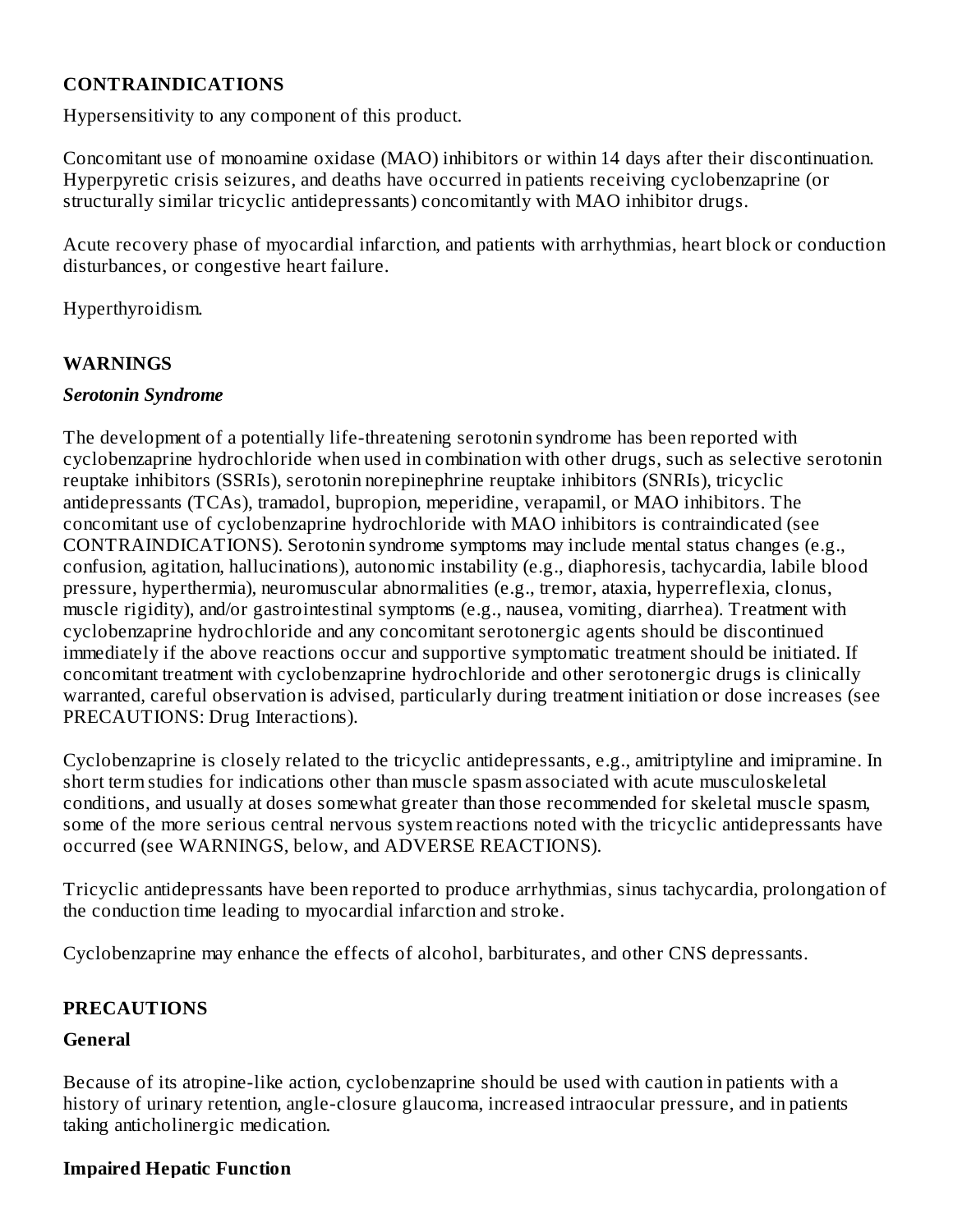The plasma concentration of cyclobenzaprine is increased in patients with hepatic impairment (see CLINICAL PHARMACOLOGY: Pharmacokinetics: Hepatic Impairment). These patients are generally more susceptible to drugs with potentially sedating effects, including cyclobenzaprine. Cyclobenzaprine hydrochloride should be used with caution in subjects with mild hepatic impairment starting with a 5 mg dose and titrating slowly upward. Due to the lack of data in subjects with more severe hepatic insufficiency, the use of cyclobenzaprine in subjects with moderate to severe impairment is not recommended.

### **Information for Patients**

Cyclobenzaprine, especially when used with alcohol or other CNS depressants, may impair mental and/or physical abilities required for performance of hazardous tasks, such as operating machinery or driving a motor vehicle. In the elderly, the frequency and severity of adverse events associated with the use of cyclobenzaprine, with or without concomitant medications, is increased. In elderly patients, cyclobenzaprine hydrochloride should be initiated with a 5 mg dose and titrated slowly upward.

Patients should be cautioned about the risk of serotonin syndrome with the concomitant use of cyclobenzaprine hydrochloride and other drugs, such as SSRIs, SNRIs, TCAs, tramadol, bupropion, meperidine, verapamil, or MAO inhibitors. Patients should be advised of the signs and symptoms of serotonin syndrome, and be instructed to seek medical care immediately if they experience these symptoms (see WARNINGS and PRECAUTIONS: Drug Interactions).

### **Drug Interactions**

Cyclobenzaprine may have life-threatening interactions with MAO inhibitors (see CONTRAINDICATIONS). Postmarketing cases of serotonin syndrome have been reported during combined use of cyclobenzaprine hydrochloride and other drugs, such as SSRIs, SNRIs, TCAs, tramadol, bupropion, meperidine, verapamil, or MAO inhibitors. If concomitant treatment with cyclobenzaprine hydrochloride and other serotonergic drugs is clinically warranted, careful observation is advised, particularly during treatment initiation or dose increases (see WARNINGS).

Cyclobenzaprine may enhance the effects of alcohol, barbiturates, and other CNS depressants.

Tricyclic antidepressants may block the antihypertensive action of guanethidine and similarly acting compounds.

Tricyclic antidepressants may enhance the seizure risk in patients taking tramadol.

### **Carcinogenesis, Mutagenesis, Impairment of Fertility**

In rats treated with cyclobenzaprine for up to 67 weeks at doses of approximately 5 to 40 times the maximum recommended human dose, pale, sometimes enlarged, livers were noted and there was a doserelated hepatocyte vacuolation with lipidosis. In the higher dose groups this microscopic change was seen after 26 weeks and even earlier in rats which died prior to 26 weeks; at lower doses, the change was not seen until after 26 weeks.

Cyclobenzaprine did not affect the onset, incidence or distribution of neoplasia in an 81-week study in the mouse or in a 105-week study in the rat.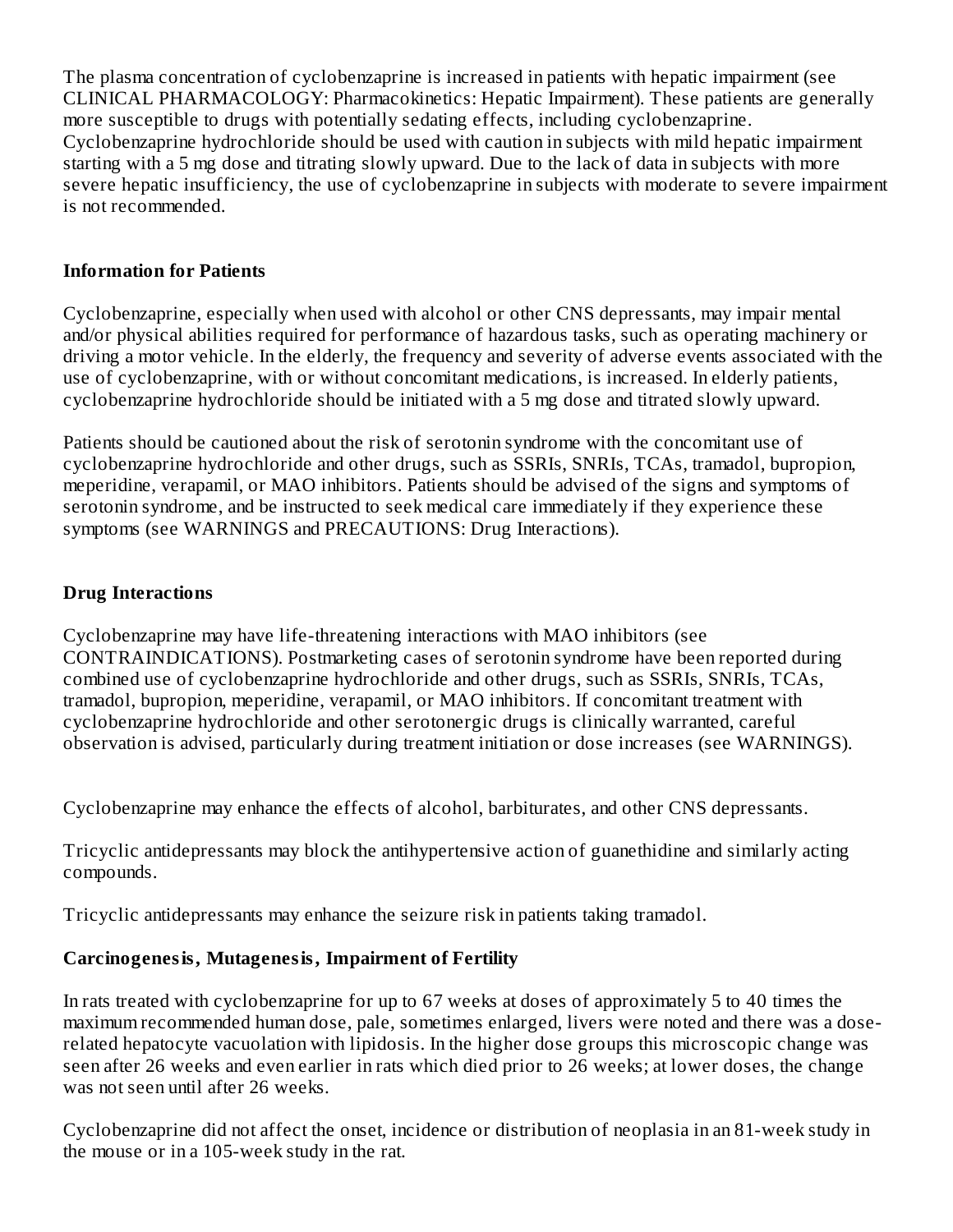At oral doses of up to 10 times the human dose, cyclobenzaprine did not adversely affect the reproductive performance or fertility of male or female rats. Cyclobenzaprine did not demonstrate mutagenic activity in the male mouse at dose levels of up to 20 times the human dose.

# **Pregnancy**

# *Teratogenic Effects. Pregnancy Category B*

Reproduction studies have been performed in rats, mice and rabbits at doses up to 20 times the human dose, and have revealed no evidence of impaired fertility or harm to the fetus due to cyclobenzaprine. There are, however, no adequate and well-controlled studies in pregnant women. Because animal reproduction studies are not always predictive of human response, this drug should be used during pregnancy only if clearly needed.

# **Nursing Mothers**

It is not known whether this drug is excreted in human milk. Because cyclobenzaprine is closely related to the tricyclic antidepressants, some of which are known to be excreted in human milk, caution should be exercised when cyclobenzaprine hydrochloride is administered to a nursing woman.

# **Pediatric Us e**

Safety and effectiveness of cyclobenzaprine in pediatric patients below 15 years of age have not been established.

# **Us e in the Elderly**

The plasma concentration of cyclobenzaprine is increased in the elderly (see CLINICAL PHARMACOLOGY: Pharmacokinetics: Elderly.) The elderly may also be more at risk for CNS adverse events such as hallucinations and confusion, cardiac events resulting in falls or other sequelae, drug-drug and drug-disease interactions. For these reasons, in the elderly, cyclobenzaprine should be used only if clearly needed. In such patients cyclobenzaprine should be initiated with a 5 mg dose and titrated slowly upward.

# **ADVERSE REACTIONS**

Incidence of most common adverse reactions in the two double-blind\*, placebo-controlled 5 mg studies (incidence of >3% on cyclobenzaprine hydrochloride 5 mg):

|            | Cyclobenzaprine | Cyclobenzaprine   Placebo |           |
|------------|-----------------|---------------------------|-----------|
|            | Hydrochloride   | Hydrochloride             |           |
|            | 5 <sub>mg</sub> | $10 \text{ mg}$           |           |
|            | $N = 464$       | $N = 249$                 | $N = 469$ |
| Drowsiness | 29%             | 38%                       | 10%       |
| Dry Mouth  | 21%             | 32%                       | 7%        |
| Fatigue    | 6%              | 6%                        | 3%        |
| Headache   | 5%              | 5%                        | 8%        |

\*Note: Cyclobenzaprine hydrochloride 10 mg data are from one clinical trial. Cyclobenzaprine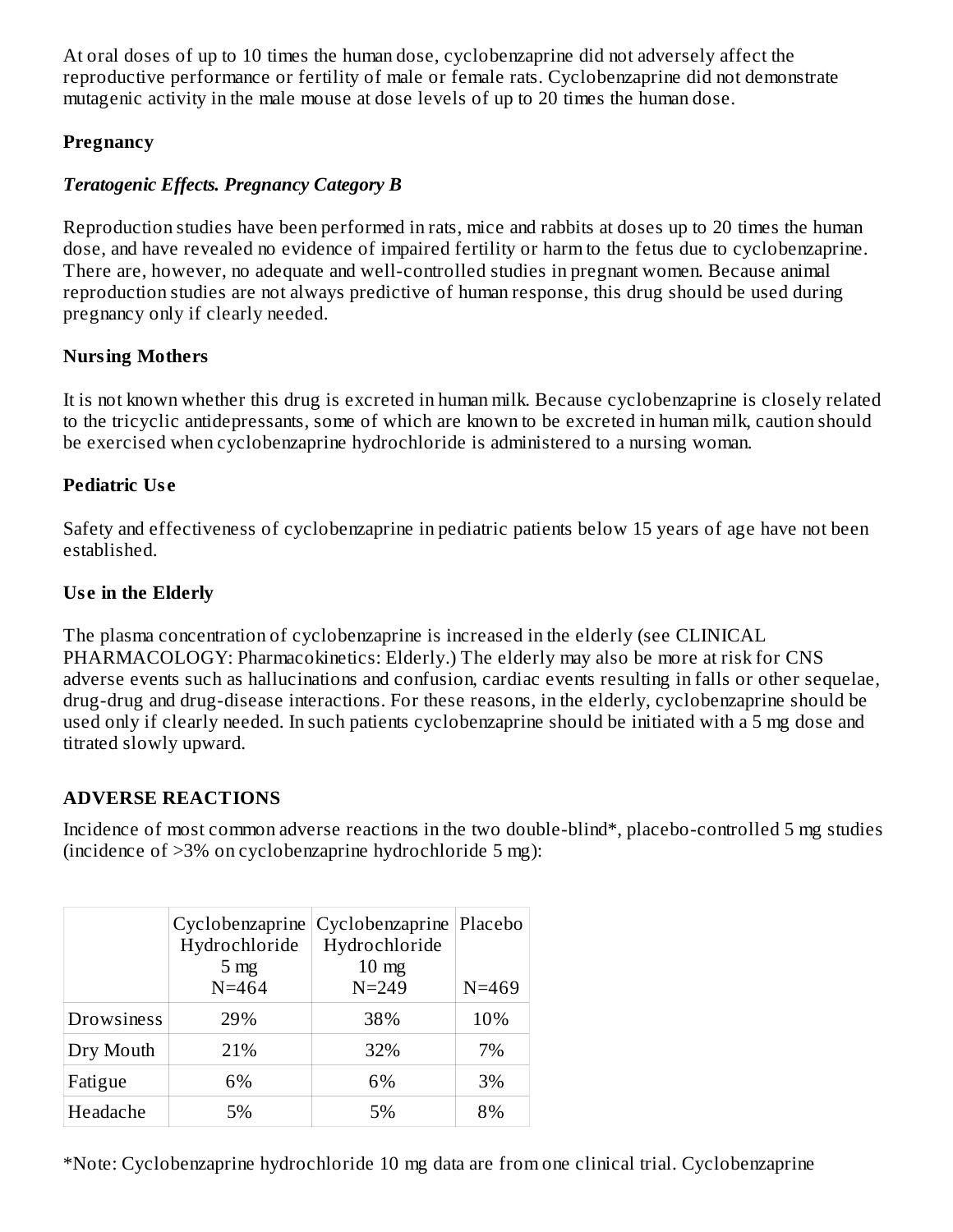hydrochloride 5 mg and placebo data are from two studies.

Adverse reactions which were reported in 1% to 3% of the patients were: abdominal pain, acid regurgitation, constipation, diarrhea, dizziness, nausea, irritability, mental acuity decreased, nervousness, upper respiratory infection, and pharyngitis.

The following list of adverse reactions is based on the experience in 473 patients treated with cyclobenzaprine hydrochloride 10 mg in additional controlled clinical studies, 7,607 patients in the postmarketing surveillance program, and reports received since the drug was marketed. The overall incidence of adverse reactions among patients in the surveillance program was less than the incidence in the controlled clinical studies.

The adverse reactions reported most frequently with cyclobenzaprine were drowsiness, dry mouth and dizziness. The incidence of these common adverse reactions was lower in the surveillance program than in the controlled clinical studies:

|                  | <b>Clinical Studies</b><br>with<br>Cyclobenzaprine<br>Hydrochloride<br>$10 \text{ mg}$ | Surveillance<br>Program with<br>Cyclobenzaprine<br>Hydrochloride<br>$10 \text{ mg}$ |
|------------------|----------------------------------------------------------------------------------------|-------------------------------------------------------------------------------------|
| Drowsiness       | 39%                                                                                    | 16%                                                                                 |
| Dry Mouth        | 27%                                                                                    | 7%                                                                                  |
| <b>Dizziness</b> | 11%                                                                                    | 3%                                                                                  |

Among the less frequent adverse reactions, there was no appreciable difference in incidence in controlled clinical studies or in the surveillance program. Adverse reactions which were reported in 1% to 3% of the patients were: fatigue/tiredness, asthenia, nausea, constipation, dyspepsia, unpleasant taste, blurred vision, headache, nervousness, and confusion.

The following adverse reactions have been reported in postmarketing experience or with an incidence of less than 1% of patients in clinical trials with the 10 mg tablet:

*Body as a Whole:* Syncope; malaise.

*Cardiovascular:* Tachycardia; arrhythmia; vasodilatation; palpitation; hypotension.

*Digestive:* Vomiting; anorexia; diarrhea; gastrointestinal pain; gastritis; thirst; flatulence; edema of the tongue; abnormal liver function and rare reports of hepatitis, jaundice and cholestasis.

*Hypersensitivity:* Anaphylaxis; angioedema; pruritus; facial edema; urticaria; rash.

*Musculoskeletal:* Local weakness.

*Nervous System and Psychiatric:* Seizures; ataxia; vertigo; dysarthria; tremors; hypertonia; convulsions; muscle twitching; disorientation; insomnia; depressed mood; abnormal sensations; anxiety; agitation; psychosis; abnormal thinking and dreaming; hallucinations; excitement; paresthesia; diplopia, serotonin syndrome.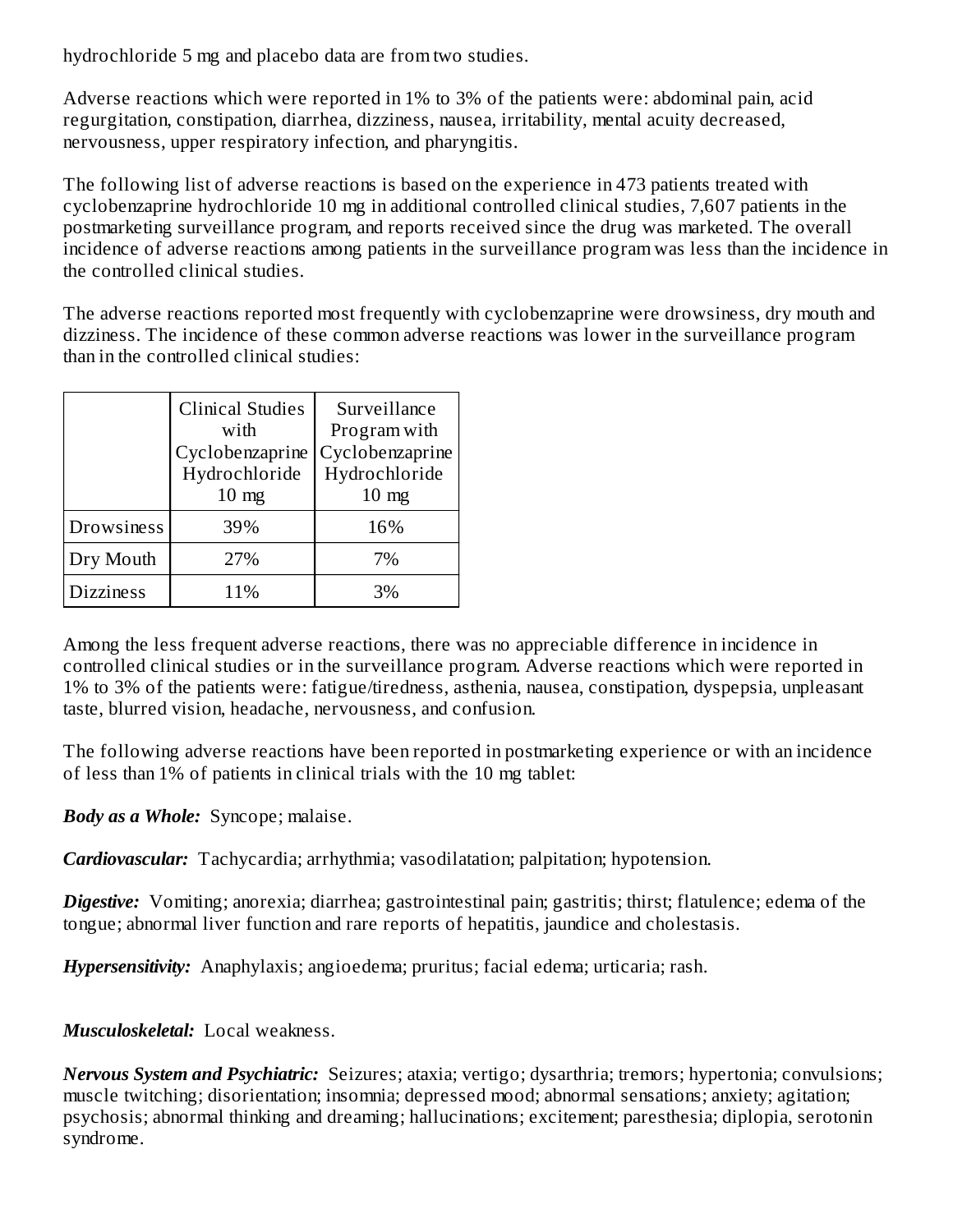*Skin:* Sweating.

*Special Senses:* Ageusia; tinnitus.

*Urogenital:* Urinary frequency and/or retention.

### **Causal Relationship Unknown**

Other reactions, reported rarely for cyclobenzaprine under circumstances where a causal relationship could not be established or reported for other tricyclic drugs, are listed to serve as alerting information to physicians:

*Body as a Whole:* Chest pain; edema.

*Cardiovascular:* Hypertension; myocardial infarction; heart block; stroke.

*Digestive:* Paralytic ileus; tongue discoloration; stomatitis; parotid swelling.

*Endocrine:* Inappropriate ADH syndrome.

*Hematic and Lymphatic:* Purpura; bone marrow depression; leukopenia; eosinophilia; thrombocytopenia.

*Metabolic, Nutritional and Immune:* Elevation and lowering of blood sugar levels; weight gain or loss.

*Musculoskeletal:* Myalgia.

*Nervous System and Psychiatric:* Decreased or increased libido; abnormal gait; delusions; aggressive behavior; paranoia; peripheral neuropathy; Bell's palsy; alteration in EEG patterns; extrapyramidal symptoms.

*Respiratory:* Dyspnea.

*Skin:* Photosensitization; alopecia.

*Urogenital:* Impaired urination; dilatation of urinary tract; impotence; testicular swelling; gynecomastia; breast enlargement; galactorrhea.

### **DRUG ABUSE AND DEPENDENCE**

Pharmacologic similarities among the tricyclic drugs require that certain withdrawal symptoms be considered when cyclobenzaprine is administered, even though they have not been reported to occur with this drug. Abrupt cessation of treatment after prolonged administration rarely may produce nausea, headache, and malaise. These are not indicative of addiction.

# **OVERDOSAGE**

Although rare, deaths may occur from overdosage with cyclobenzaprine. Multiple drug ingestion (including alcohol) is common in deliberate cyclobenzaprine overdose. **As management of overdos e is complex and changing, it is recommended that the physician contact a poison control center for current information on treatment.** Signs and symptoms of toxicity may develop rapidly after cyclobenzaprine overdose; therefore, hospital monitoring is required as soon as possible. The acute oral  $LD_{50}$  of cyclobenzaprine is approximately 338 and 425 mg/kg in mice and rats, respectively.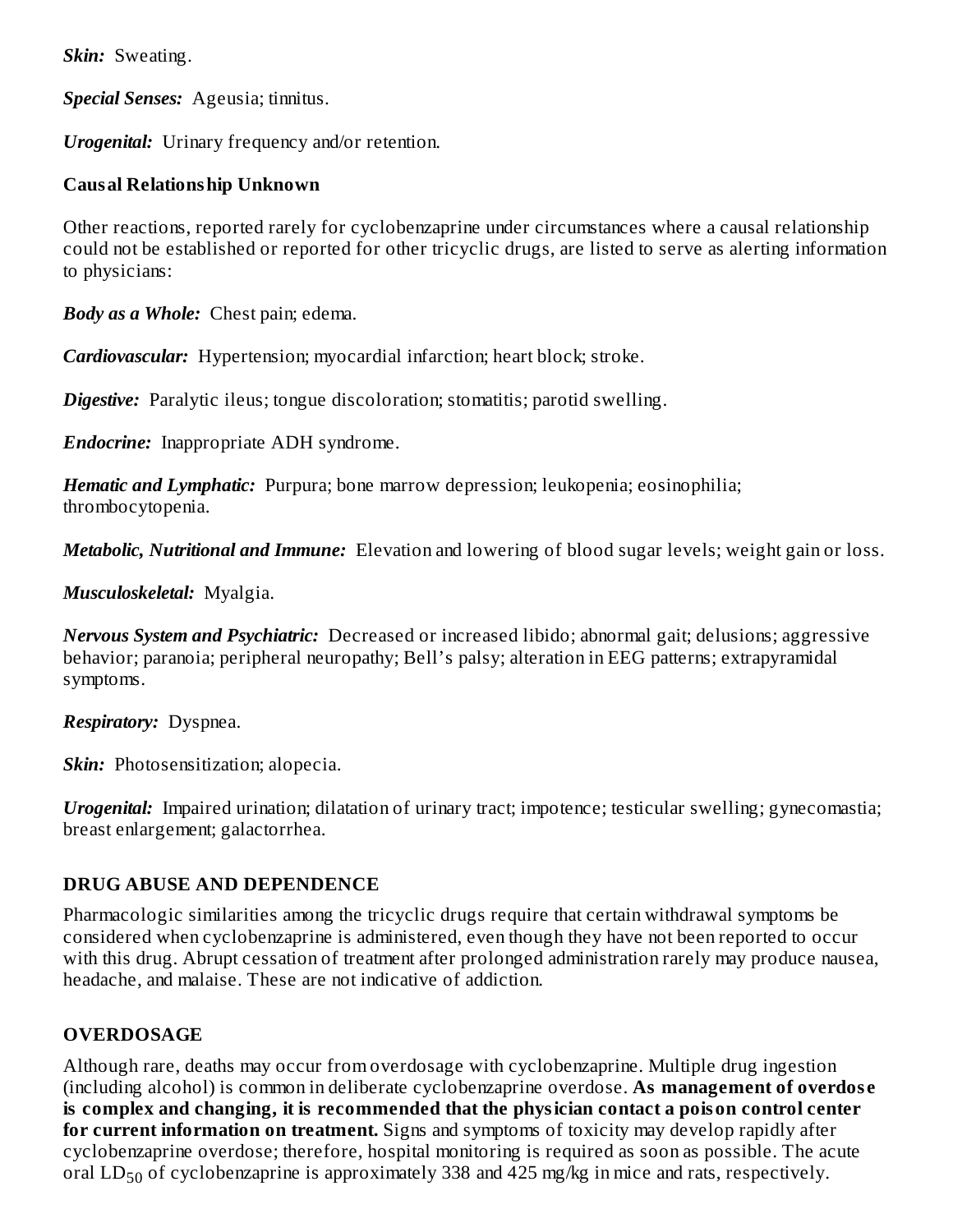### **Manifestations**

 $\overline{a}$ 

The most common effects associated with cyclobenzaprine overdose are drowsiness and tachycardia. Less frequent manifestations include tremor, agitation, coma, ataxia, hypertension, slurred speech, confusion, dizziness, nausea, vomiting, and hallucinations. Rare but potentially critical manifestations of overdose are cardiac arrest, chest pain, cardiac dysrhythmias, severe hypotension, seizures, and neuroleptic malignant syndrome.

Changes in the electrocardiogram, particularly in QRS axis or width, are clinically significant indicators of cyclobenzaprine toxicity. Other potential effects of overdosage include any of the symptoms listed under ADVERSE REACTIONS.

#### **Management**

#### *General*

### **As management of overdos e is complex and changing, it is recommended that the physician contact a poison control center for current information on treatment.**

In order to protect against the rare but potentially critical manifestations described above, obtain an ECG and immediately initiate cardiac monitoring. Protect the patient's airway, establish an intravenous line and initiate gastric decontamination. Observation with cardiac monitoring and observation for signs of CNS or respiratory depression, hypotension, cardiac dysrhythmias and/or conduction blocks, and seizures is necessary. If signs of toxicity occur at any time during this period, extended monitoring is required. Monitoring of plasma drug levels should not guide management of the patient. Dialysis is probably of no value because of low plasma concentrations of the drug.

#### *Gastrointestinal Decontamination*

All patients suspected of an overdose with cyclobenzaprine should receive gastrointestinal decontamination. This should include large volume gastric lavage followed by activated charcoal. If consciousness is impaired, the airway should be secured prior to lavage and emesis is contraindicated.

### *Cardiovascular*

A maximal limb-lead QRS duration of ≥0.10 seconds may be the best indication of the severity of the overdose. Serum alkalinization, to a pH of 7.45 to 7.55, using intravenous sodium bicarbonate and hyperventilation (as needed), should be instituted for patients with dysrhythmias and/or QRS widening. A pH>7.60 or a pCO $_2$ <20 mmHg is undesirable. Dysrhythmias unresponsive to sodium bicarbonate therapy/hyperventilation may respond to lidocaine, bretylium or phenytoin. Type 1A and 1C antiarrhythmics are generally contraindicated (e.g., quinidine, disopyramide, and procainamide).

### *CNS*

In patients with CNS depression, early intubation is advised because of the potential for abrupt deterioration. Seizures should be controlled with benzodiazepines or, if these are ineffective, other anticonvulsants (e.g., phenobarbital, phenytoin). Physostigmine is not recommended except to treat lifethreatening symptoms that have been unresponsive to other therapies, and then only in close consultation with a poison control center.

### **Psychiatric Follow-up**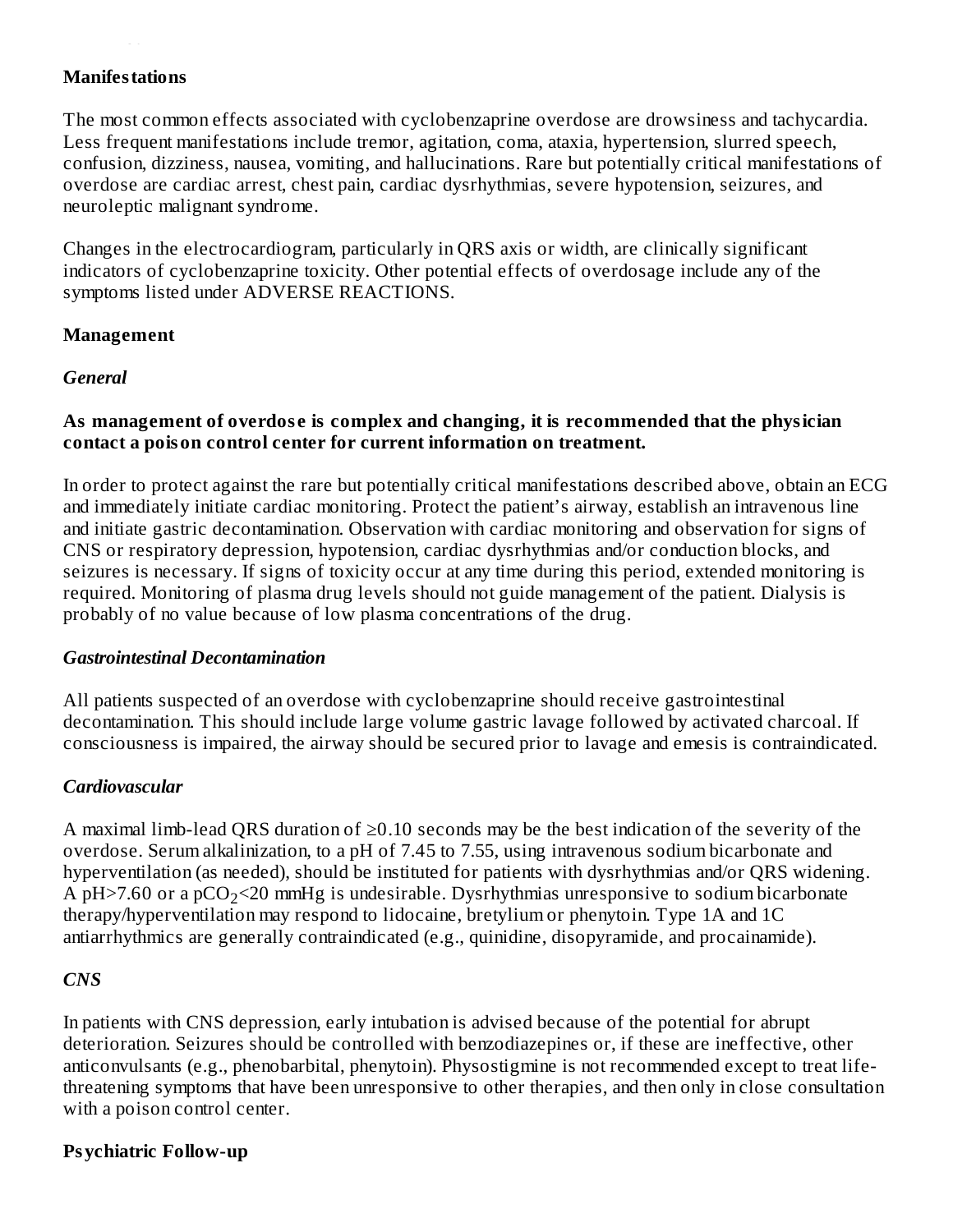Since overdosage is often deliberate, patients may attempt suicide by other means during the recovery phase. Psychiatric referral may be appropriate.

### **Pediatric Management**

The principles of management of child and adult overdosages are similar. It is strongly recommended that the physician contact the local poison control center for specific pediatric treatment.

### **DOSAGE AND ADMINISTRATION**

For most patients, the recommended dose of cyclobenzaprine hydrochloride tablets is 5 mg three times a day. Based on individual patient response, the dose may be increased to 10 mg three times a day. Use of cyclobenzaprine hydrochloride tablets for periods longer than 2 or 3 weeks is not recommended (see INDICATIONS AND USAGE).

Less frequent dosing should be considered for hepatically impaired or elderly patients (see PRECAUTIONS: Impaired Hepatic Function, and Use in the Elderly).

### **HOW SUPPLIED**

Product: 50090-4205

NDC: 50090-4205-0 15 TABLET, FILM COATED in a BOTTLE

### **Manufactured by:**

Jubilant Cadista Pharmaceuticals Inc. Salisbury, MD 21801, USA.

Rev. # 04/2017

### **Storage**

Store at 20° to 25°C (68° to 77°F). [See USP controlled room temperature].

### **cyclobenzaprine hydrochloride**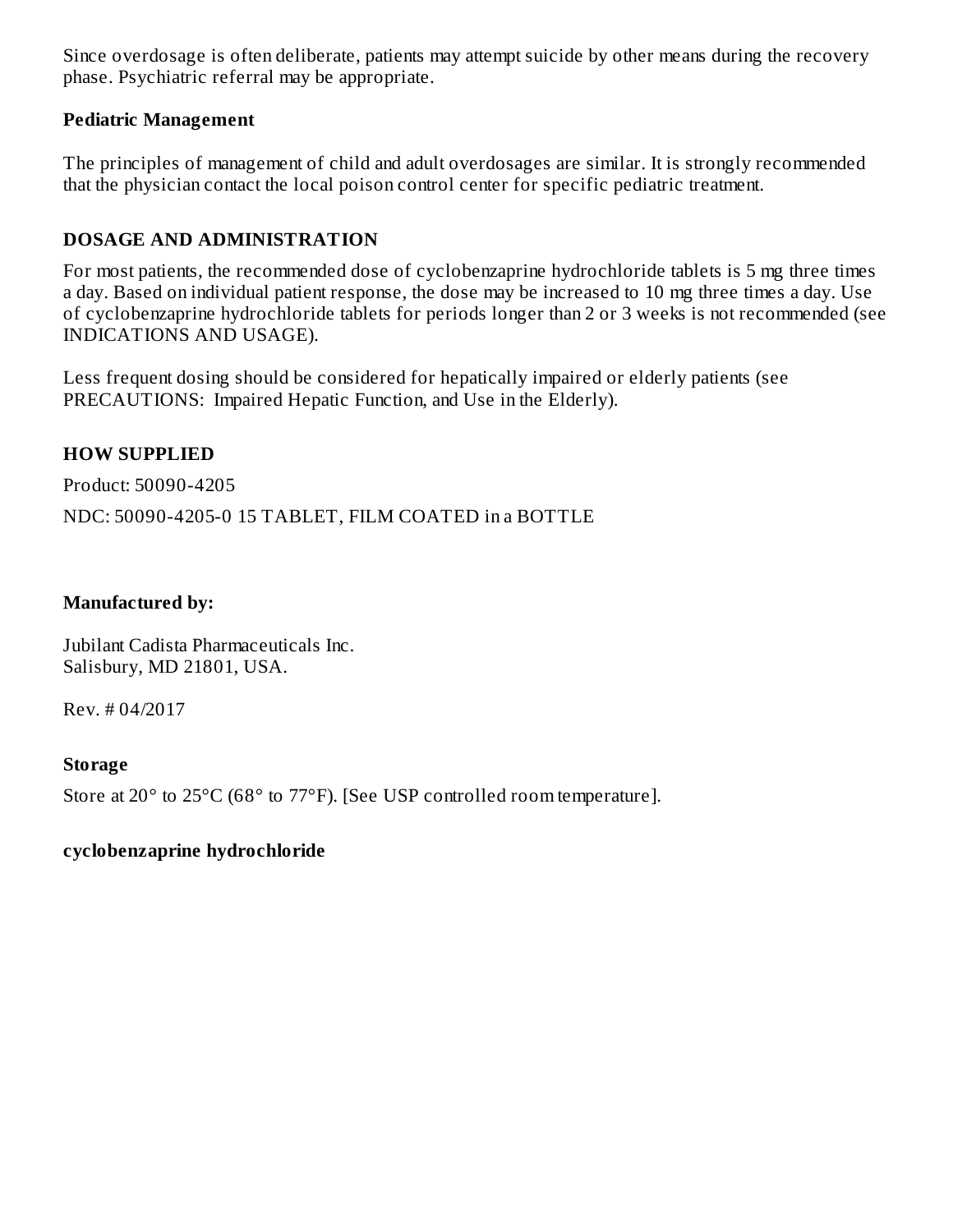

| <b>CYCLOBENZAPRINE HYDROCHLORIDE</b><br>cyclobenzaprine hydrochloride tablet, film coated                                         |                        |                                                                          |                          |          |  |
|-----------------------------------------------------------------------------------------------------------------------------------|------------------------|--------------------------------------------------------------------------|--------------------------|----------|--|
|                                                                                                                                   |                        |                                                                          |                          |          |  |
| <b>Product Information</b>                                                                                                        |                        |                                                                          |                          |          |  |
| Product Type                                                                                                                      |                        | HUMAN PRESCRIPTION DRUG Item Code (Source) NDC:50090-4205(NDC:59746-177) |                          |          |  |
| <b>Route of Administration</b>                                                                                                    | ORAL                   |                                                                          |                          |          |  |
|                                                                                                                                   |                        |                                                                          |                          |          |  |
| <b>Active Ingredient/Active Moiety</b>                                                                                            |                        |                                                                          |                          |          |  |
|                                                                                                                                   | <b>Ingredient Name</b> |                                                                          | <b>Basis of Strength</b> | Strength |  |
| CYCLOBENZAPRINE HYDROCHLORIDE (UNII: 0VE05JYS2P) (CYCLOBENZAPRINE CYCLOBENZAPRINE<br><b>HYDROCHLORIDE</b><br>$-$ UNII:6905WQQ5TI) |                        |                                                                          | $10$ mg                  |          |  |
|                                                                                                                                   |                        |                                                                          |                          |          |  |
| <b>Inactive Ingredients</b>                                                                                                       |                        |                                                                          |                          |          |  |
|                                                                                                                                   | <b>Ingredient Name</b> |                                                                          |                          | Strength |  |
| Croscarmellose Sodium (UNII: M28OL1HH48)                                                                                          |                        |                                                                          |                          |          |  |
| Silicon Dioxide (UNII: ETJ7Z6XBU4)                                                                                                |                        |                                                                          |                          |          |  |
| Ferric Oxide Yellow (UNII: EX438O2MRT)                                                                                            |                        |                                                                          |                          |          |  |
| LACTOSE, UNSPECIFIED FORM (UNII: J2B2A4N98G)                                                                                      |                        |                                                                          |                          |          |  |
| Magnesium Stearate (UNII: 70097M6I30)                                                                                             |                        |                                                                          |                          |          |  |
| MICRO CRYSTALLINE CELLULO SE (UNII: OP1R32D61U)                                                                                   |                        |                                                                          |                          |          |  |
| Polyethylene Glycol, Unspecified (UNII: 3WJQ0SDW1A)                                                                               |                        |                                                                          |                          |          |  |
| Polyvinyl Alcohol, Unspecified (UNII: 532B59J990)                                                                                 |                        |                                                                          |                          |          |  |
| Talc (UNII: 7SEV7J4R1U)                                                                                                           |                        |                                                                          |                          |          |  |
| Titanium Dioxide (UNII: 15FIX9V2JP)                                                                                               |                        |                                                                          |                          |          |  |
|                                                                                                                                   |                        |                                                                          |                          |          |  |
| <b>Product Characteristics</b>                                                                                                    |                        |                                                                          |                          |          |  |
| Color                                                                                                                             | YELLOW                 | <b>Score</b>                                                             |                          | no score |  |
| <b>Shape</b>                                                                                                                      | <b>ROUND</b>           | <b>Size</b>                                                              |                          | 7mm      |  |
| <b>Flavor</b>                                                                                                                     |                        | <b>Imprint Code</b>                                                      |                          | TL177    |  |